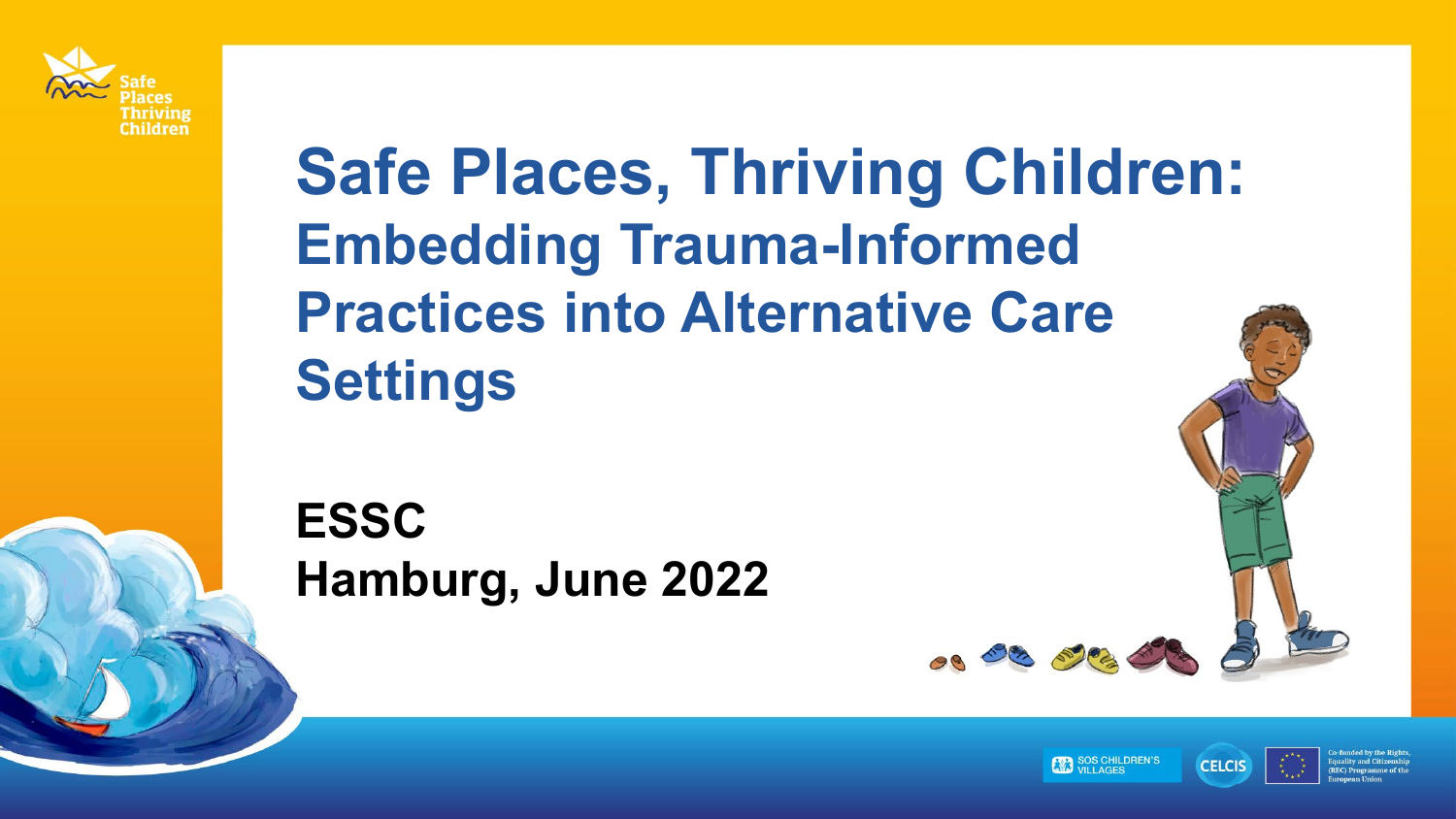**Mental health** is widely stigmatized and misunderstood: It is, in fact, **a positive state of well-being and a foundation that allows children and young people to build their futures.** (1)

Millions of adults across Europe live with a legacy of Adverse Childhood Experiences. (2)



(1) The State of the World's Children 2021, Unicef, p. 7 (2) Bellis et al., 2019





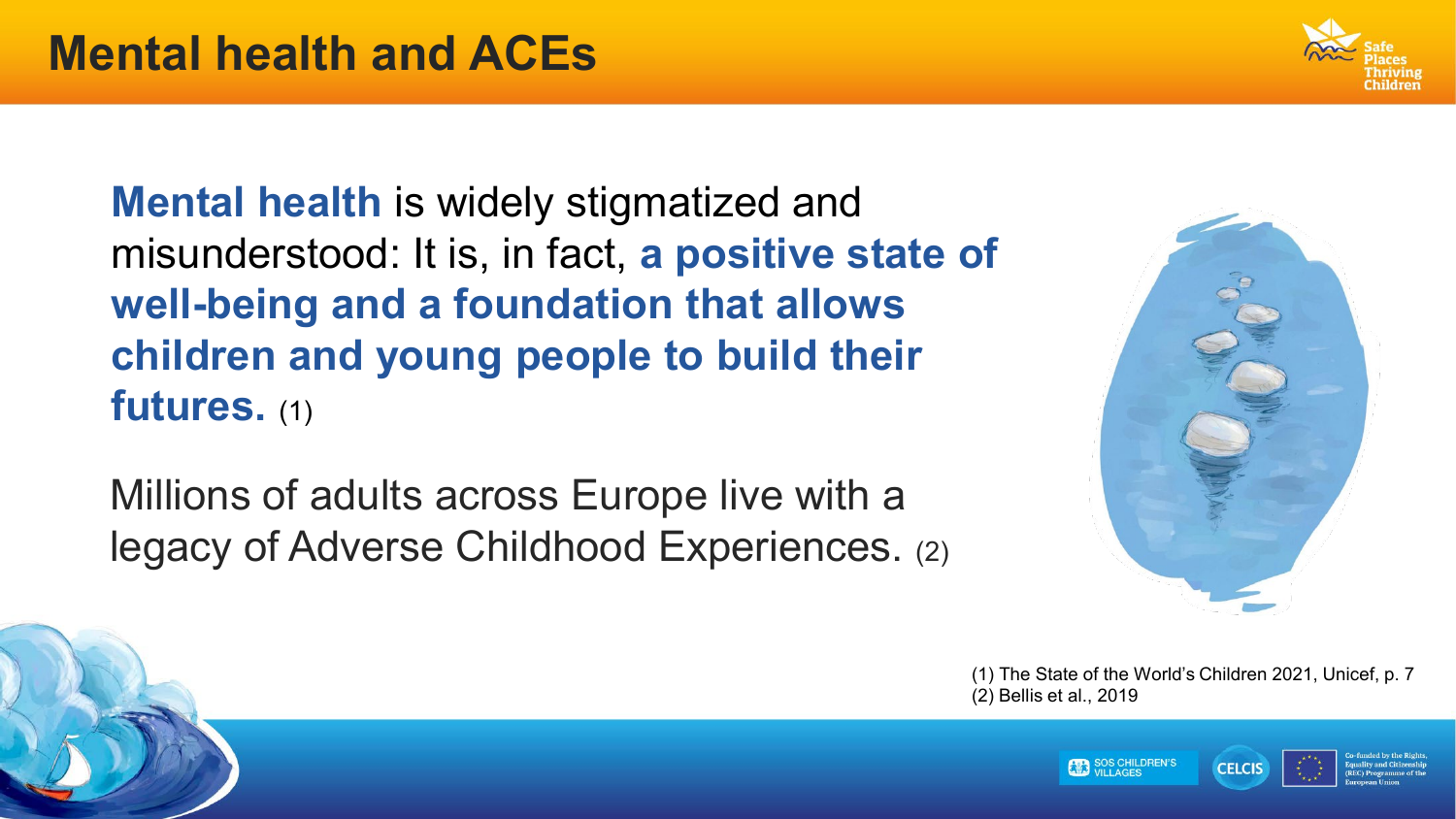

Children and young people that lost parental care **are more likely to experience Adverse Childhood Experiences** than their peers.





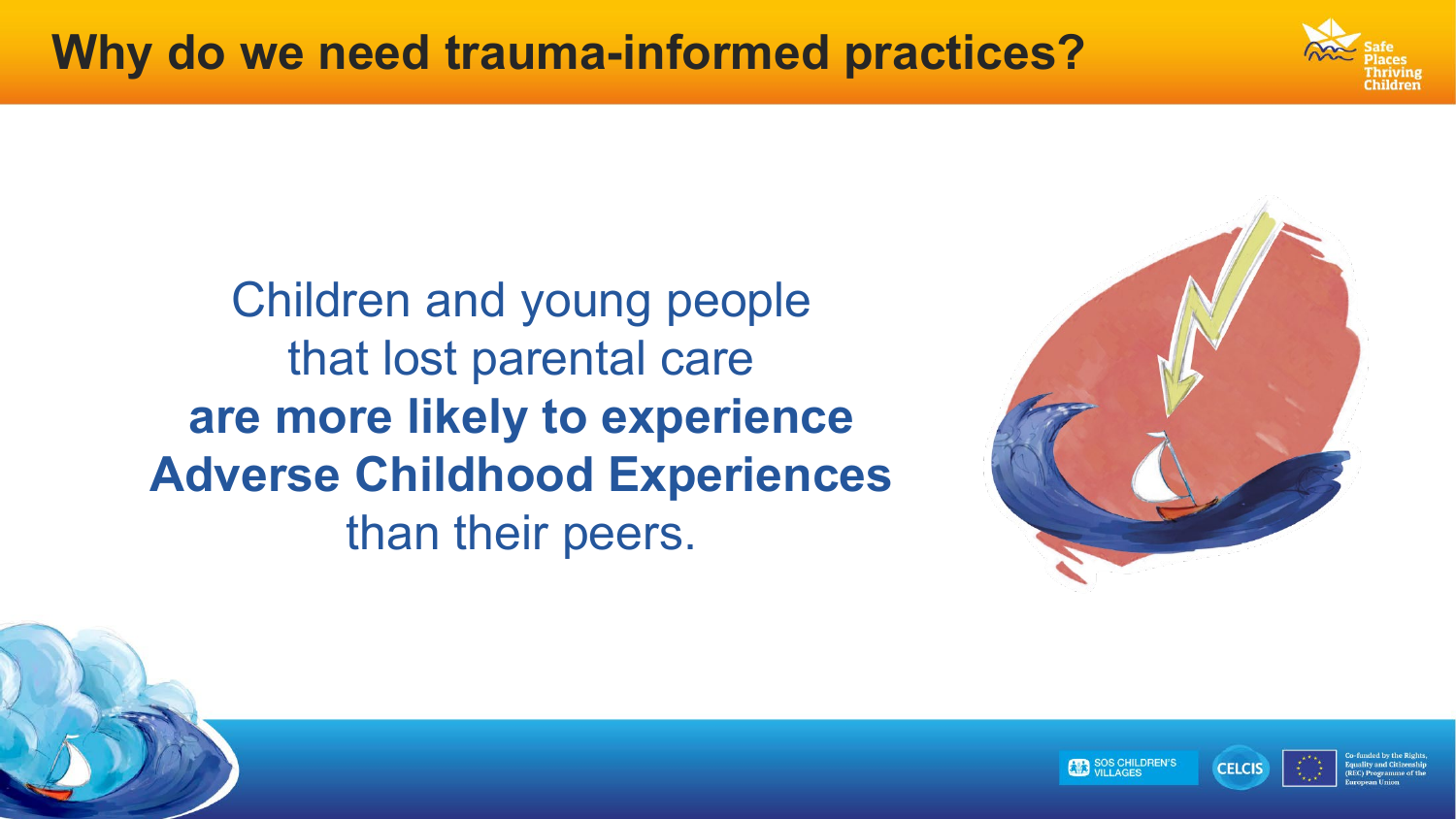## **Principles of trauma-informed practices**



**CELCIS** 

- 1. Trauma recovery is only possible within **consistent caring relationships**.
- 2. Trauma needs to be understood from a **child developmental**  and **ecological perspective**.
- 3. The trauma recovery journey should be a **partnership**.
- 4. Trauma-informed practices are grounded in **children's rights**.
- 5. The **understanding** of children's trauma needs to be reframed from a "deficit" model to an "adaptive" model.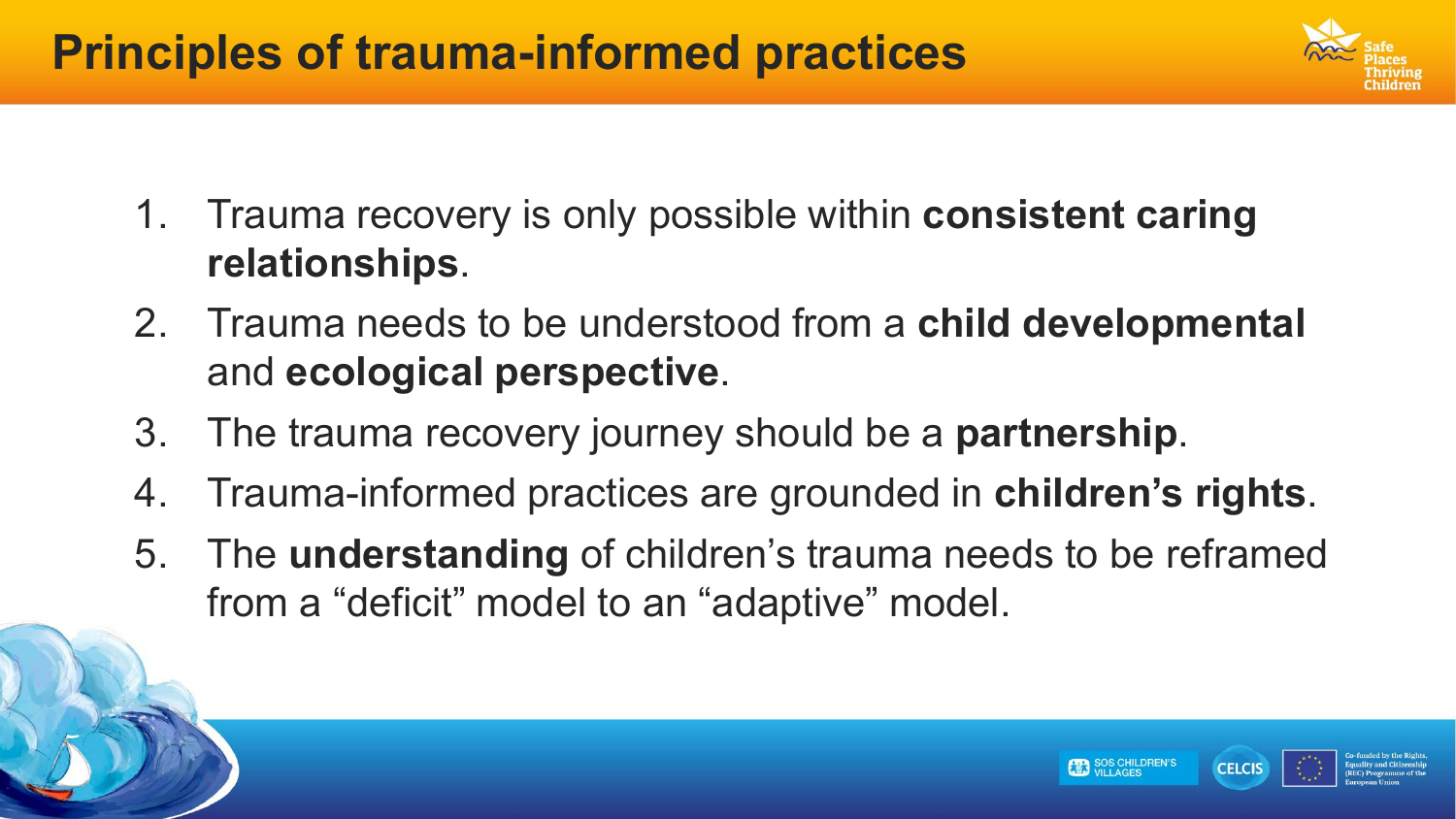

To embed a trauma-informed care approach into child protection services, so as to better support children and young people affected by ACEs, and thereby increasing their chances to develop to their fullest potential.

#### **How we achieve this:**



**Participation of young adults with alternative care experience**



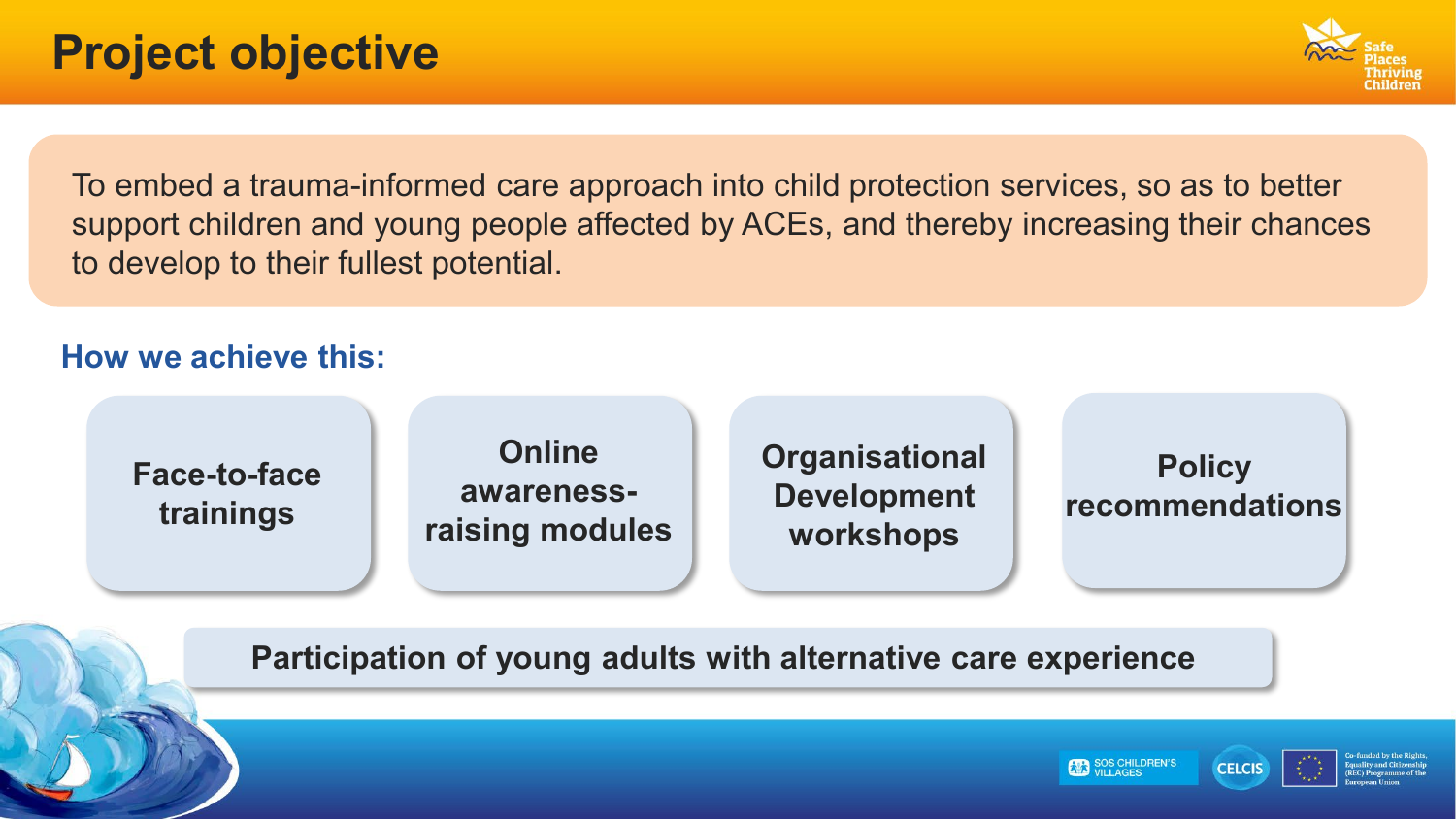## **Key project outputs**





Available on <https://www.sos-childrensvillages.org/trauma-informed-practices> in English, Bulgarian, Croatian, Dutch, French, Greek, Hungarian and Serbian.





o-funded by the Rights **Equality and Citizenship** (REC) Programme of the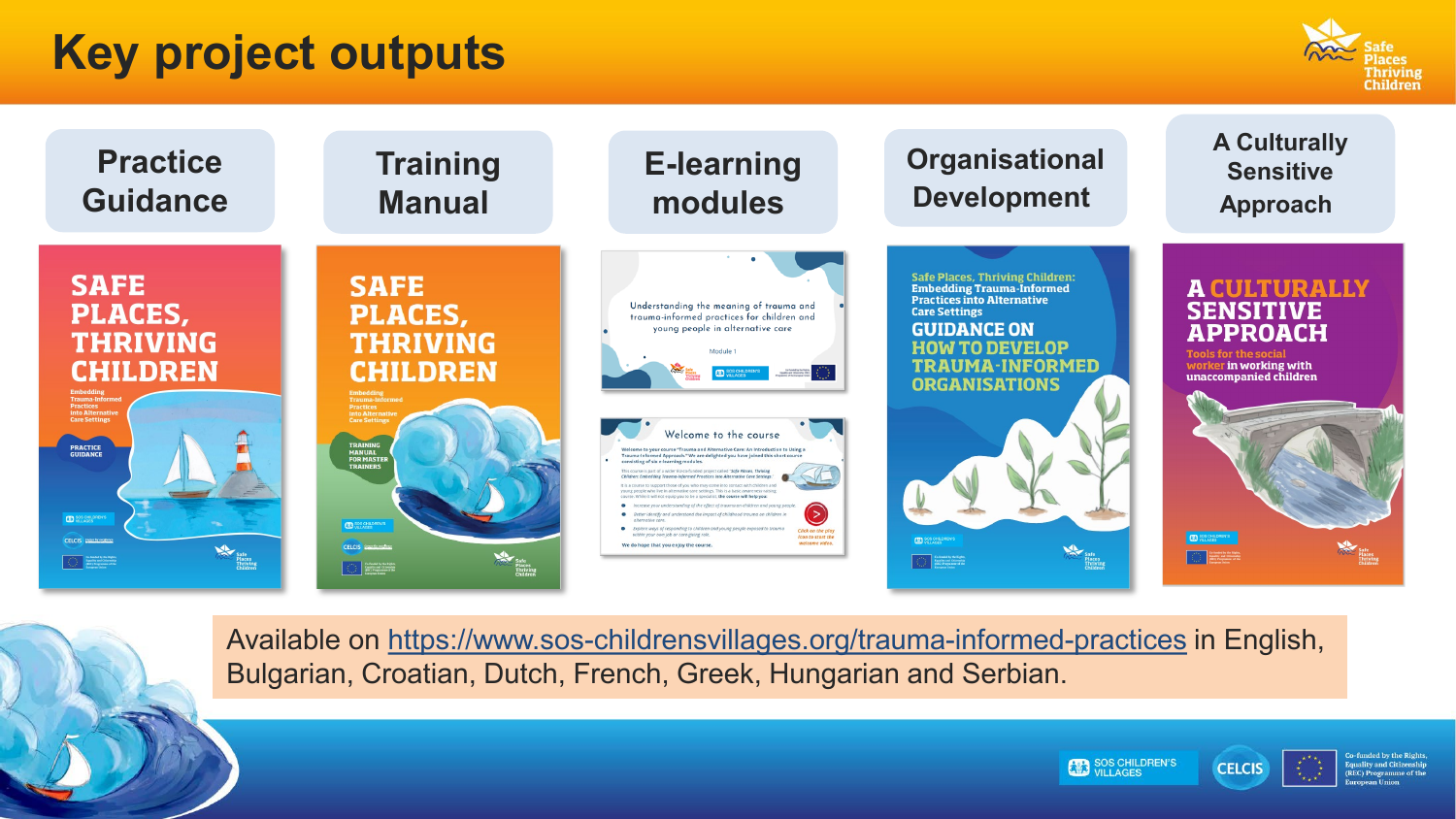

**All homes should feel like home.**

**It is important to teach me how to love in a correct and safe way.**

**What is love? System don't hurt me no more.**

- We are not problematic, we are adapting.
- Our behaviour is a normal reaction to an abnormal experience.
- We need help, not punishment.
- The greatest work results should come from your heart, not from your salary.
- Alternative care is not just a place to live; it should also be a place of mental growth.
- Look behind me and make an effort to find me  $-$  my story could be yours.



**CELCIS**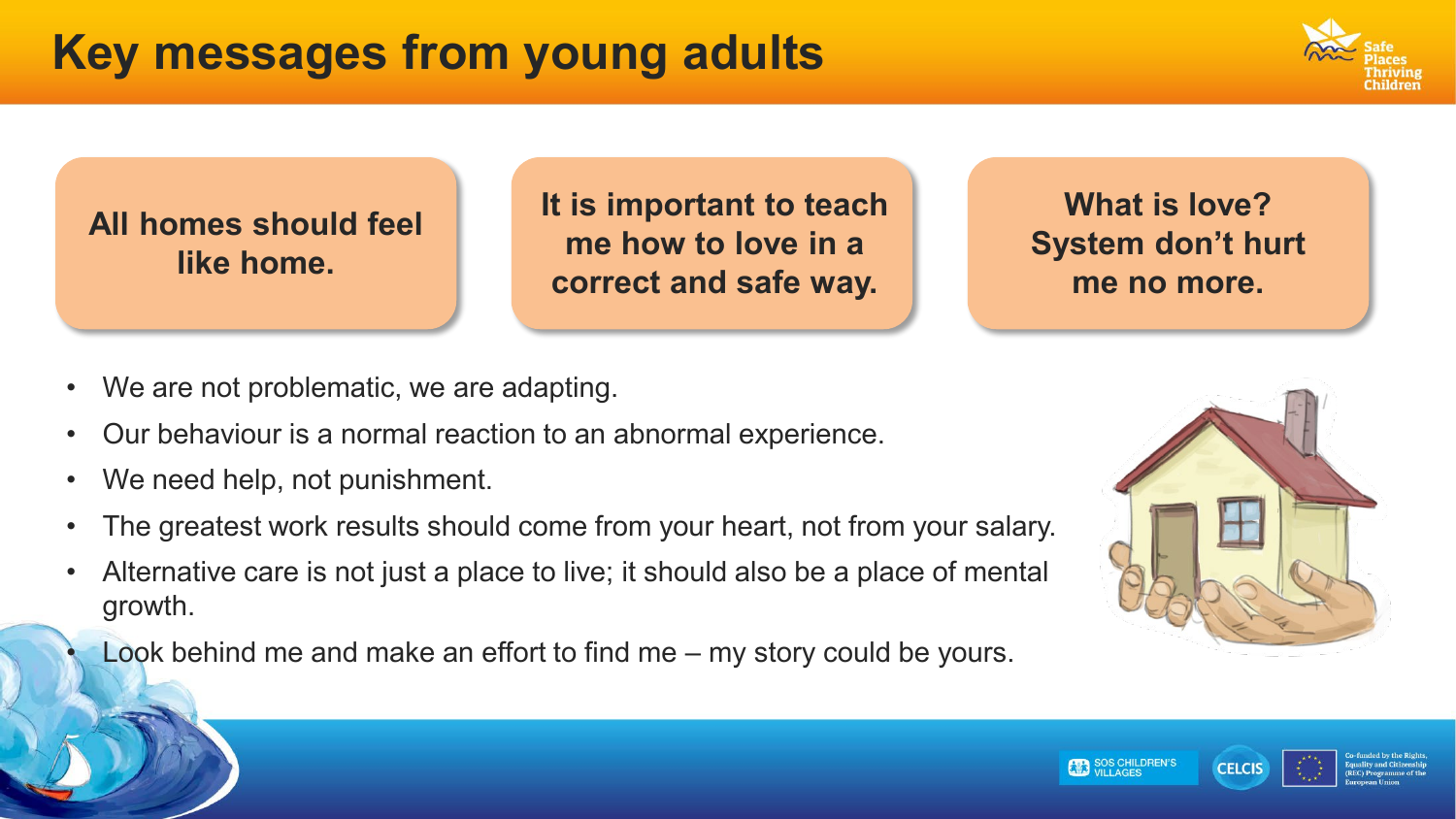

#### **RECOMMENDATION 1**

Acknowledge the impact trauma has on children by integrating trauma-informed practices into the provision of alternative care, to enable children to build caring and stable relationships with the adults that work with and for them, thereby ensuring children live in an environment that gives them the best chance to develop to their strongest selves.

#### **RECOMMENDATION 2**

The realisation of the right to mental health for all children and young people in alternative care child protection services have the duty to uphold this right.

#### **RECOMMENDATION 3**

A trauma-sensitive and motivated workforce that knows how to protect and care for children's mental health, and is supported to do so.

#### **RECOMMENDATION 4**

Systematic and meaningful child and youth participation to tailor the care offered to the real and individual needs of each child.



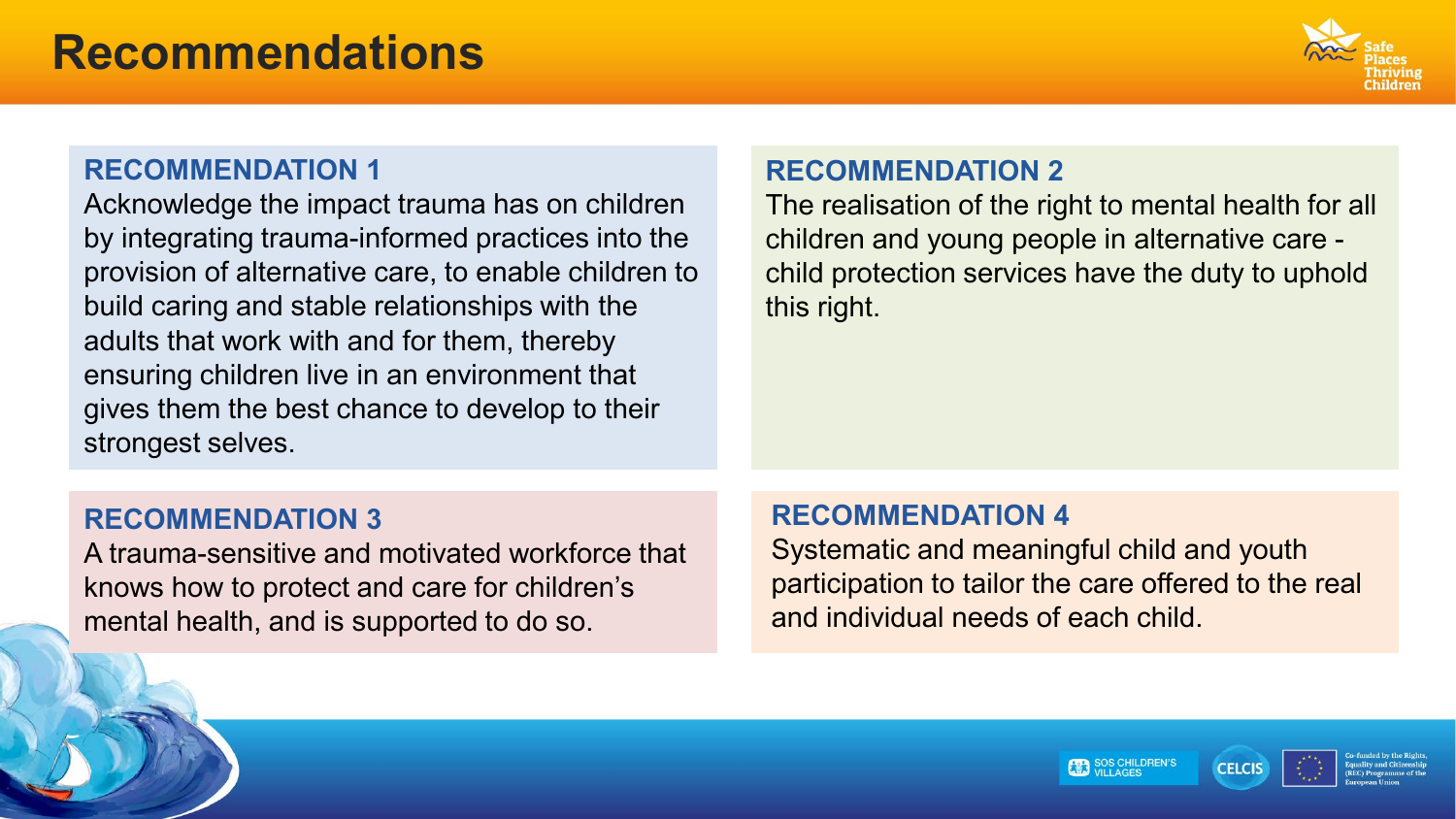### **Project set-up**



#### **Project coordinator**

SOS Children's Villages International

#### **Project partners**

- SOS Children's Villages Belgium
- SOS Children's Villages Bulgaria
- SOS Children's Villages Croatia
- SOS Children's Villages Greece
- SOS Children's Villages Hungary
- SOS Children's Villages Serbia
- Centre for Excellence for Children's Care and Protection (CELCIS)

#### **Time frame**

March 2020 – July 2022

#### **Funding**

The project is co-funded by the Rights, Equality and Citizenship (REC) Programme of the European Union and SOS Children's Villages.